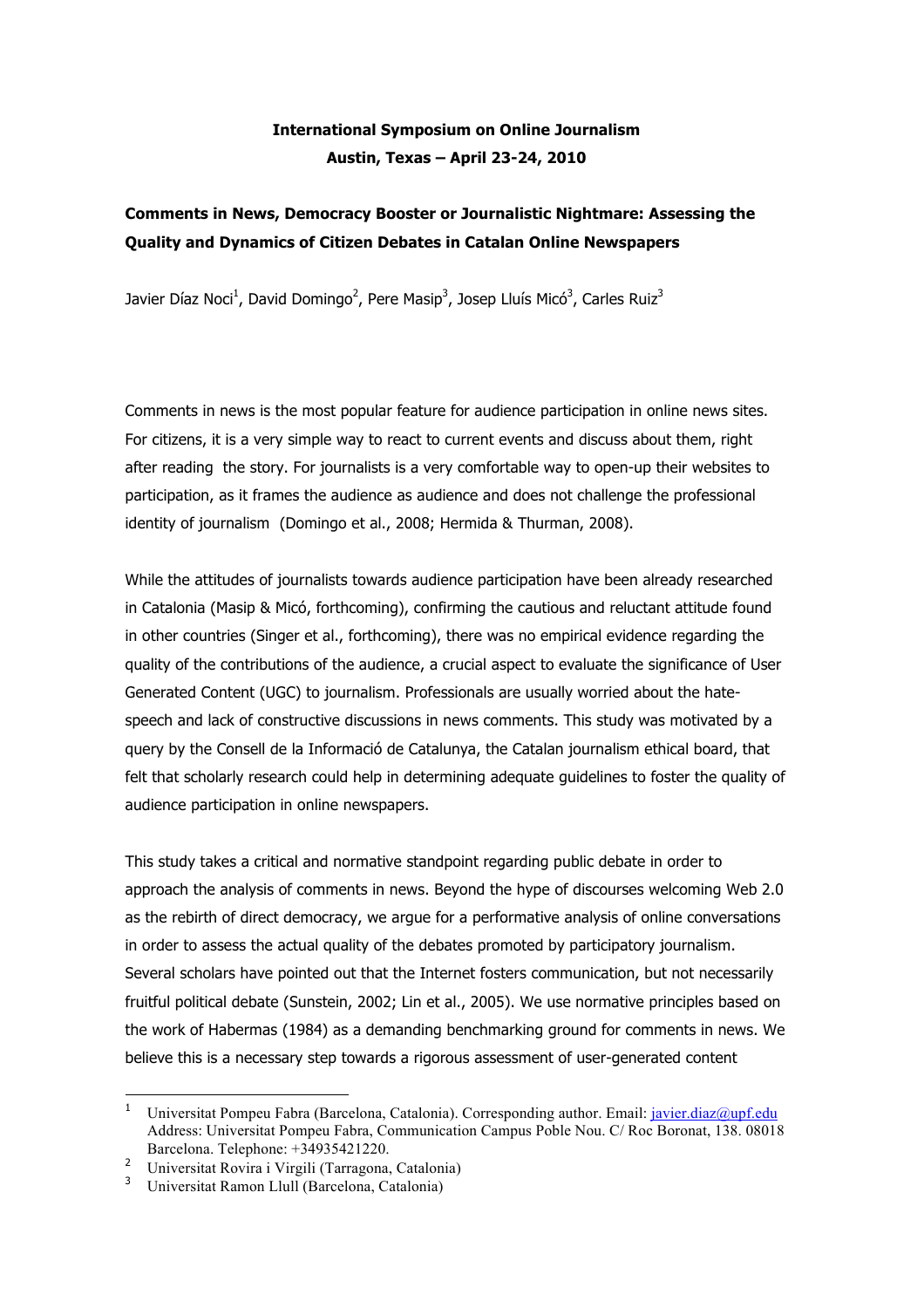#### (UGC).

The other contribution of the project is to offer a mix of methodologies in order to achieve a multi-perspective approach that can provide a comprehensive understanding of the quality, dynamics and management strategies of comments on news. The triangulation of methods includes the quantitative analysis of comment dynamics, the quantitative and qualitative analysis of the content of comments, interviews with online editors regarding their UGC management strategies, and document analysis of the ethical and legal norms for audience participation in the studied websites. The sample includes seven online newspapers: La Vanguardia, El Periódico, Avui, El Punt, Segre, Diari de Tarragona and Diari de Girona. The first four print editions are distributed in all Catalonia, while the last three have a smaller regional target.

This paper presents an initial snapshot of the results based on a sample of 36,059 comments to 1,754 news stories collected in October-November 2009 and seven in-depth interviews. Quantitative content analysis to assess the frequency of terms indicating conflict or consensus was performed with adequate software. Discourse analysis was aimed at assessing the quality of debates based on Habermas' principles of communicative action. We evaluated if there was dialogue among participants, if they accepted the legitimacy of each other to contribute, if they adopted or backed the positions of others or, instead, attacked them or their ideas.

In order to interpret the results, we considered crucial to understand the framework within which participation is happening. We analyzed the legal texts of the websites and the instructions to participants, if available. The online newspapers are very cautious and restrictive in their contracts with readers, trying to keep clear that opinions are the responsibility of each user. We also interviewed the editor-in-chief of the online newspapers in order to assess the motivations they had to open up their websites to audience comments, their management strategies and their perceptions regarding the quality of audience contributions and how do they change or challenge journalistic practices and values.

#### **1. Researching audience participation: from theory to practice and back**

There is a growing scholarly literature researching active citizens participating in content production both outside (Jenkins, 2006), in the outskirts (Bruns, 2005; Allan & Thorsen, 2009) and inside journalism (Heinonen & Domingo, 2008). Recent empirical literature on audience participation in mainstream online news media addresses the implications of the phenomenon from different angles, from the ethical implications (Singer & Ashman, 2009; Singer,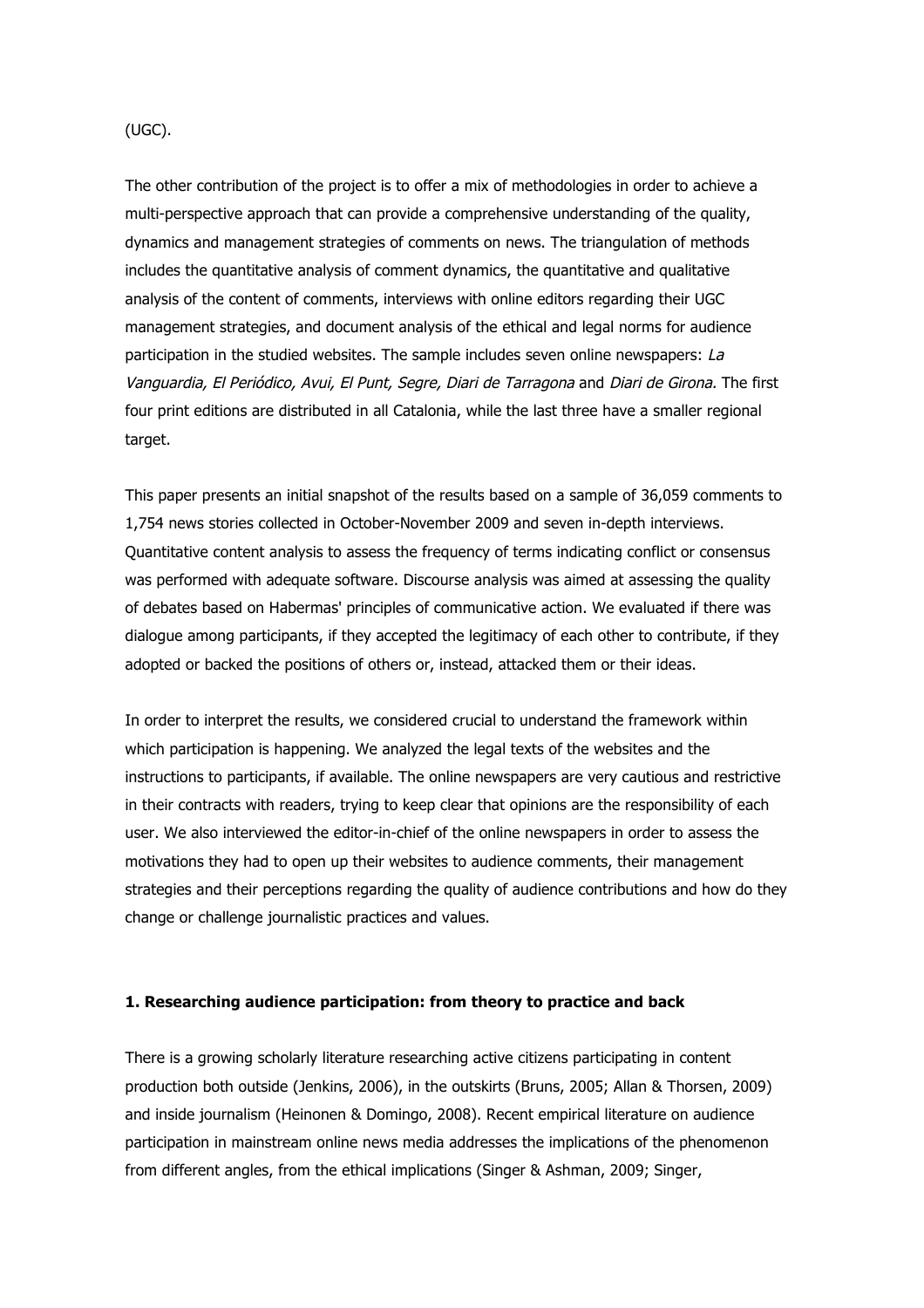forthcoming) to the attitudes and strategies of professionals (Thurman, 2008; Hermida and Thurman, 2008; Williams et al., 2010; Bergström, 2009; Bäkker and Pantti, 2009; Singer et al., forthcoming).

Comments in news are usually part of these studies, within the bigger picture of UGC management. Reich (forthcoming) provides a thoughtful overview of the literature and an analysis of the management strategies of twenty online newspapers in Europe and North-America. The online editors and community managers interviewed by him and his colleagues state that "comments are less thoughtful and more impulsive, shallow and aggressive than earlier forms of audience participation". There were two main strategies to deal with comments in news: an "interventionist" one, based on pre-moderation (prior to publication) and taking more responsibility on the quality of the contributions, and a looser one based on postmoderation, that considers comments as a clearly separated space from news production. Reich predicted that this second option would become the prevalent in the future, coupled with registration of users, as it requires less human resources, is coherent with the ideology of most journalists to consider audience contributions as a separate arena than news.

Despite of these fruitful approximations to the object of study, the actual dynamics of comments in news have been rarely analyzed. And there is a need to go one step back and rethink theoretical frameworks in order to effectively assess the implications of citizen debates in online newspapers. The work of Jürgen Habermas (1984) offers a fruitful departure point for a normative analysis. His theory of communicative action strives to discover what elements make a dialogue rational, what moral principles enable democratic debate. Habermas points out several requisites for an ethical and rational dialogue. Discourses need to be truthful (speakers says what they think) and each of the participants has to acknowledge that others have the same right as him/her to make arguments to defend their points. Debates should be based on the principles of universalization and of discursive ethics: All the people affected by a collective decision should participate in the process and accept its outcome.

The rules for an effective debate are relevant to our study of comments in news, as they set a standard to which compare the dynamics of those discussions. First of all, they strive for coherent argumentation:

- Participants should not contradict themselves
- An argument applied to a subject should be also applied to other similar subjects

- Different participants should not use the same expression to define different things Second, they foster a collective search for truth, with the mutual recognition of participants as rational citizens:

Participants should only say what they believe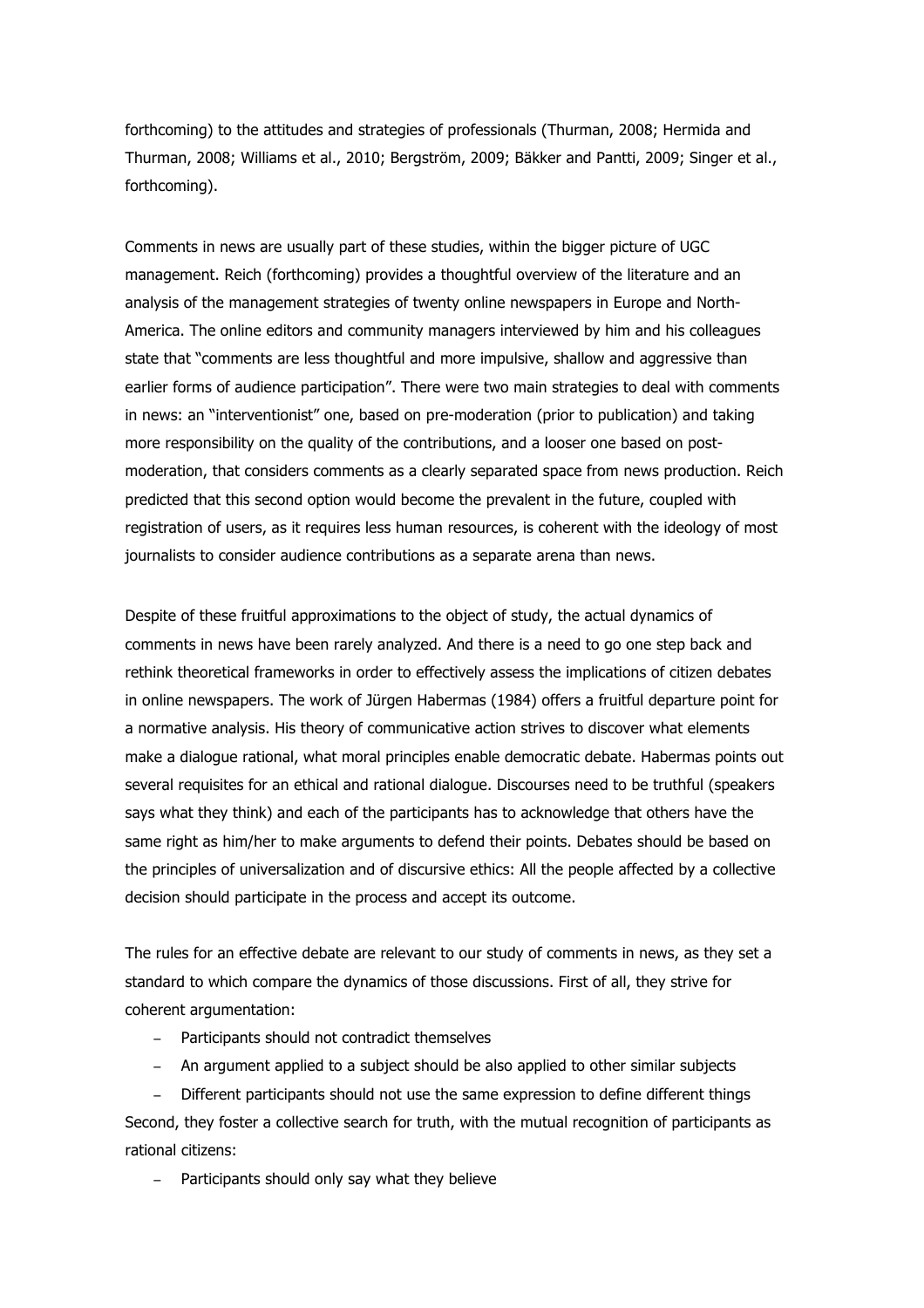- If new ideas are proposed, their relationship with the issue at hand must be explained Third, they promote an agreement based on the best argument:

- Every person can participate in the debate
- Every statement can be questioned
- Every person can express their opinions, needs or wishes

Applying these principles to our research object, by observing the debate threads in each of the news stories, we tried to answer three main research questions:

- 1. Logic and coherence of the comments: Whether the speakers focused their contribution on the main subject of the debate and whether they supported their points with arguments.
- 2. Cooperative research of truth: Although truth is a very elusive concept sometimes, we wonder whether the readers or speakers recognised each other and respected the other participants' point of view contributing to a dialogue and exchange of ideas. Again, we tried to explain whether there was a presence of insults or contemptuous phrases, both addressed to other readers or to the agents involved in the news items (people, institutions, media or journalists). We checked the presence or absence of different points of view and references to other readers' reasons.
- 3. Outcome of an agreement based on the best reasons presented in the debate. Specially, whether the people intervening in the discussion agree on other people's reasons or whether they reinforce their reasoning by referring to some reliable information sources.

This would be the core aim of our study, to assess the democratic quality of comments in news. An insight of the motivations, attitudes and strategies of online newspapers regarding audience participation is the necessary context to interpret the factors that have shaped citizens' contributions to that public space.

#### **2. Research design**

The research commissioned was limited to the online versions of seven Catalan dailies: La Vanguardia, El Periódico, Avui, El Punt, Segre, Diari de Tarragona and Diari de Girona. The sample is therefore based on a most-similar cases approach: online newspapers analyzed share the same media market and have the same background, rooted in the print journalistic culture. This allows interpreting commonalities and differences as consequences of the different strategies for UGC each medium has set in place.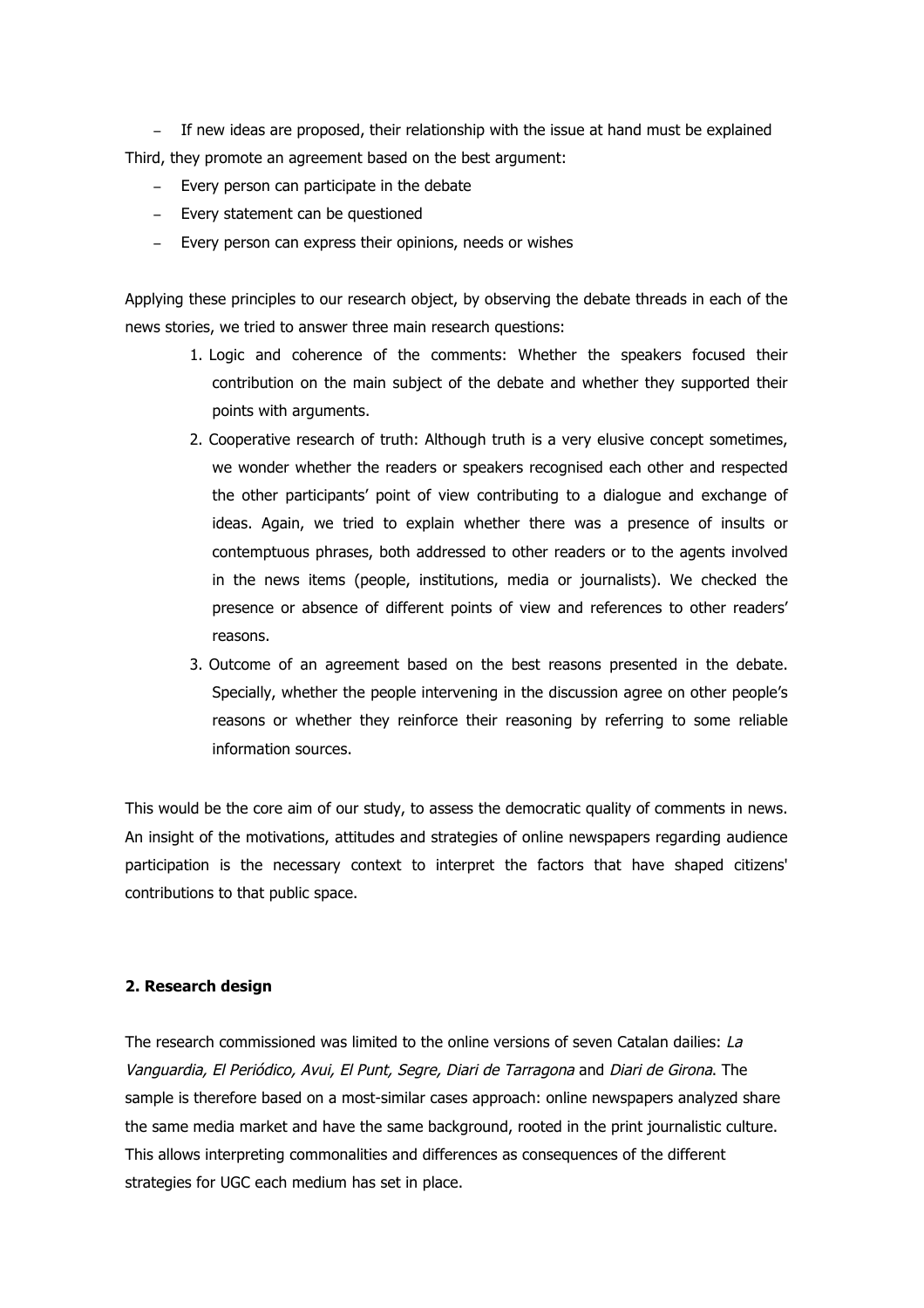A holistic assessment of comments in news asks for a multi-method approach in order to evaluate not only the quality of the debates, but also the context that enables that debate: the audience participation management strategies of online newspapers and the legal framework they set up for such citizen conversations. The study involved in-depth interviews with online editors overseeing UGC management, reviewing the legal texts in the websites and quantitative content analysis and qualitative discourse analysis of a sample of comments.

Interviews were conducted the fall of 2009 inspired in the work of Singer et al. (forthcoming). They focused on describing how comments in news are managed in the cases studied and assessing the attitudes in the newsroom towards audience participation and the motivations to develop UGC features. Interviewees were also asked to discuss the quality of contributions and how did they benefited or challenged professional journalism. Legal texts analyzed include the terms of service of the websites and the specific instructions for audience participation.

The sample for content and discourse analysis was collected between October and November 2009, constructing a composite week. We added an extra weekday to the sample for a total of eight days. Data was gathered at 8 p.m. CET and included the comments in the top story of the following sections: Homepage, Opinion, Politics, Sports, Most voted, Most read, Most commented. We collected 36,059 comments to 1,754 news items, or 4,507 comments a day as an average standard. The maximum volume of comments was on November, 27: 6,425 comments (Figure 1).

Quantitative content analysis assessed the trends in volume of comments in news per section and a group of news items were also analyzed using specific software (LIWC and Concordance) for term-frequency analysis. This method allows us to check whether some words are more commonly used than others and link their use to the relations between comments and the commented subject. Frequency analysis was applied just to the most visited six news items of the sample, and to the first news item of the front (home) page of November 5, 2009, in order to carry on a comparative study that would be sensitive to both popularity of news and synchronicity. With this strategy we intended to get a varied sample from all sections and not necessarily ideologically related to the political and economical corruption cases which dominated the information panorama in Catalonia during those days. In the end, this part of the study was applied to seven news items, two of them taken from La Vanguardia, two from Avui, two from *El Periódico* and another one from *Diari de Girona*. The rest of the analyzed newspapers had not enough volume of comments to justify the application of this technique.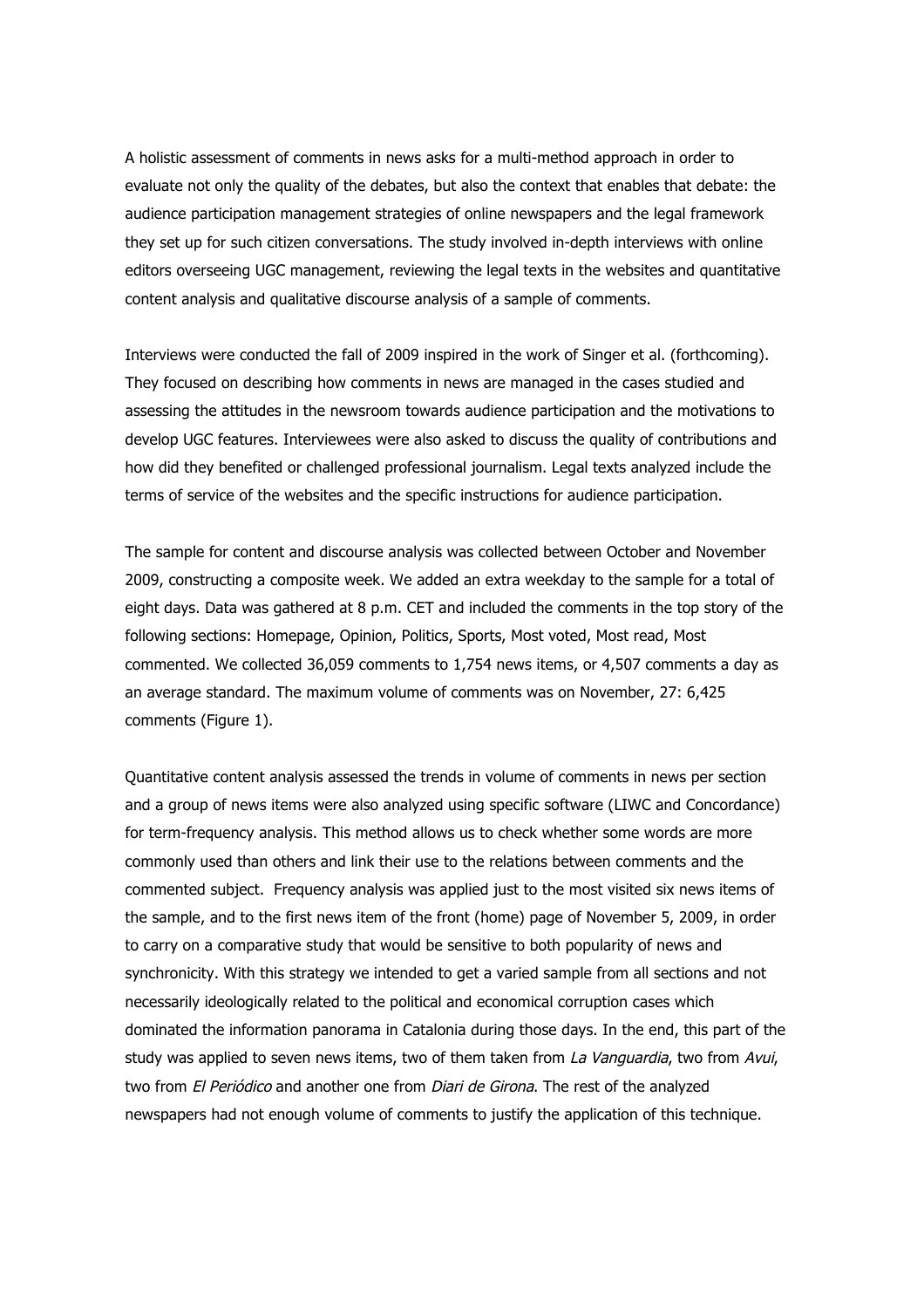

**Figure 1. Volume of comments per day in the sample**

This method considers for further analysis not any kind of words, but precisely nouns, adjectives and verbs, and the most repeated ones. "Empty words" such connectors, articles or adverbs were not considered. For every news item, we have been able to determine which are the main keywords of the debate. We looked for keywords and their variants, as it is quite usual to find words and phrases not written according to correct spelling. Words repeated more then 15 times were considered to be significant, but it depended on the volume of comments received in each item, so when comment were scarce the number of repeated words -the frequency, in fact- was modulated in relation to the general amount of not empty words present in that specific news item's comments.

Term frequency allows for relatively easy identification of the main subjects treated on comments, but assessing what is the point of view of readers and the dynamics of debate is considerably more difficult, so qualitative analysis was used as well. Discourse analysis searched for such elements like the presence of dialogue, speakers' mutual recognition, respectful treatment of the others, acceptation of other speakers' reasons, etc. The sample for this qualitative analysis was chosen from two groups of news items: The first one consisted of the most commented news stories in all the media, actually related to the same subject: The imprisonment of some elected members of the municipality of Santa Coloma de Gramanet (the beginning of the so called Pretoria case), on October 27, 2009. The second one included the comments to the most read or most visited news item of each newspaper. If this news item was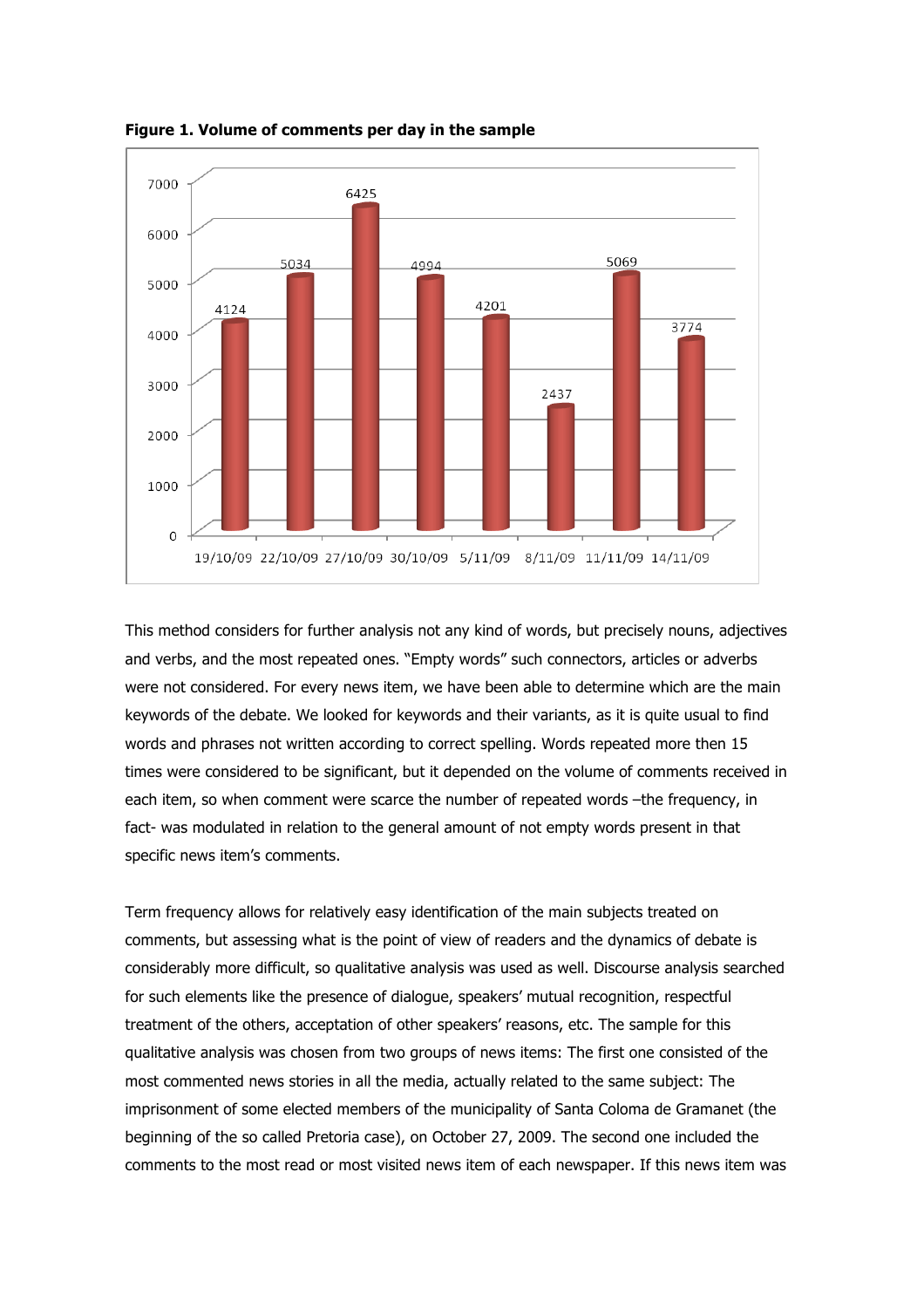coincident with that of the first group (about the Pretoria case) we chose the second one. This allowed for a transversal comparison of the same topic among newspapers and also for a more diverse sample, the one based on the most popular items.

#### **3. Results**

#### **3.1. Strategies for comment management**

In their legal texts, online newspapers treat their users both as clients and as authors. They acknowledge that "the people formerly known as the audience" (Rosen, 2006) is now potentially a content provider for the website. The terms of service try to protect the media companies from the actions users may do within the websites, stating that all responsibility for those actions is solely for the user, whom will have to bear with any costs derived from legal suits to the medium. *Diari de Girona* is the most specific: "[The media company] won't be held responsible for the opinions expressed by users through forums, chats or other participation tools". The contracts with the users also state that media companies reserve the right to modify or delete content from the website. On the other hand, online newspapers require users that the material they contribute to the website is free of copyright (original) and that they grant permission to the media companies to use it without any compensation.

Most online newspapers determine what UGC is not appropriate and therefore subject to be deleted. This includes defamation, obscenity, racism and discrimination but also insulting, menacing and promoting illegal activities. Pretending to be someone else, sending commercial advertisement or personal data (telephone numbers, e-mail addresses) is also prohibited. In some cases, such as Avui, there is as well a description of the kind of contributions they expect: Users are invited to share their views while staying on topic, and avoid responding to provoking comments.

Despite these principles, our content analysis has detected contributions that do not respect them, especially in the websites with more traffic. Therefore, it is relevant to enquire about the management mechanism for comments in news. Technical solutions, such as software filtering keywords, may not be very effective, as many contributions are offensive without using obscenity. The complexity of semantic constructions is usually out of reach for software filters.

The attitudes among online editors regarding UGC are very diverse, ranging from prudence to enthusiasm. These attitudes end up defining management strategies that clearly shape the nature of audience participation, as they set a framework that exerts more or less control upon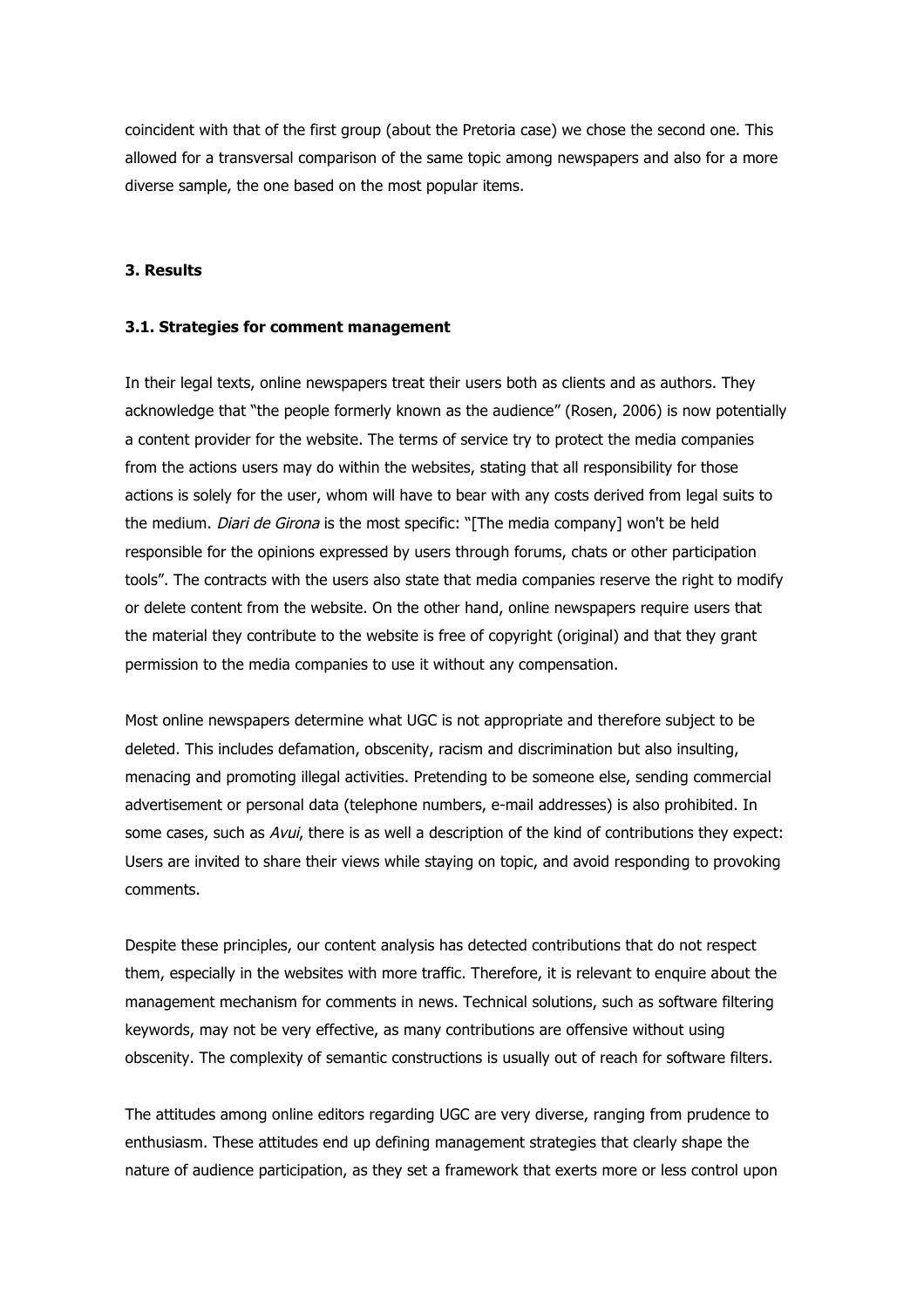the contributions. Management strategies are not neutral: They have specific intentions and tangible consequences. In order to understand the motivations of online newspapers to open up news to audience commentary, it is necessary to explore what are the expectations of the online newsrooms towards the benefits of UGC.

All the interviewees agree in seeing audience participation as an Internet feature, intrinsic to the technology, and a wish of the users. At *El Punt*, they took it for granted in the 2009 redesign of their website: "Nowadays, an online news site without participation does not have the same appeal or reach" (Diari de Girona). Even in the case of Segre, where comments in news was disregarded as a feature after facing legal problems, they acknowledge the importance of audience participation and have created a dedicated section for user contributions.

There are two perceived benefits of UGC: economic and journalistic. Each interviewee highlights one or the other. At La Vanguardia they consider "endless" the benefits audience participation in both facets:

To start with, it fosters user loyalty, which is crucial on the Internet, as users jump from site to site. If we are leaders in this strategy, that makes the user the protagonist of news, that makes them feel useful and influential, this makes La Vanguardia more useful and influential as well, boosting audience ratings and revenue. […] For journalism, it is clearly positive. Readers have always been a news source for journalists. Now, they have even more options to let us know what is going on.

This enthusiasm is coupled with a very optimistic attitude towards the management of comments in news. The volume of comments (they have the most of all media analyzed) is not overwhelming for them, while other newsrooms feel that volume is precisely the reason that puts quality of contributions at risk: "Open comments can discredit your brand" (El Periódico). At several online newspapers the editors argue that quantity should not be the aim of comment management. For them, quality should be the main priority and admit that their human resources are too limited and force them to adopt strategies that limit participation in order to avoid being overwhelmed. "We prefer few but qualified contributions, than a lot without any quality. […] Our users deserve respect whatever is their opinion, [comments in news] should not be a trench" (El Punt).

At El Periódico the UGC feature was seen as a costly investment (an effort involving scarce human resources) rather than a source of revenue. Instead, at *Diari de Girona*, they saw a direct benefit in the "increase of visits, unique users and user loyalty" after starting to allow comments in news. That was not the case at *Segre* in the few months they opened up for comments. Journalistic benefits were acknowledged by most of the interviewees: "Participation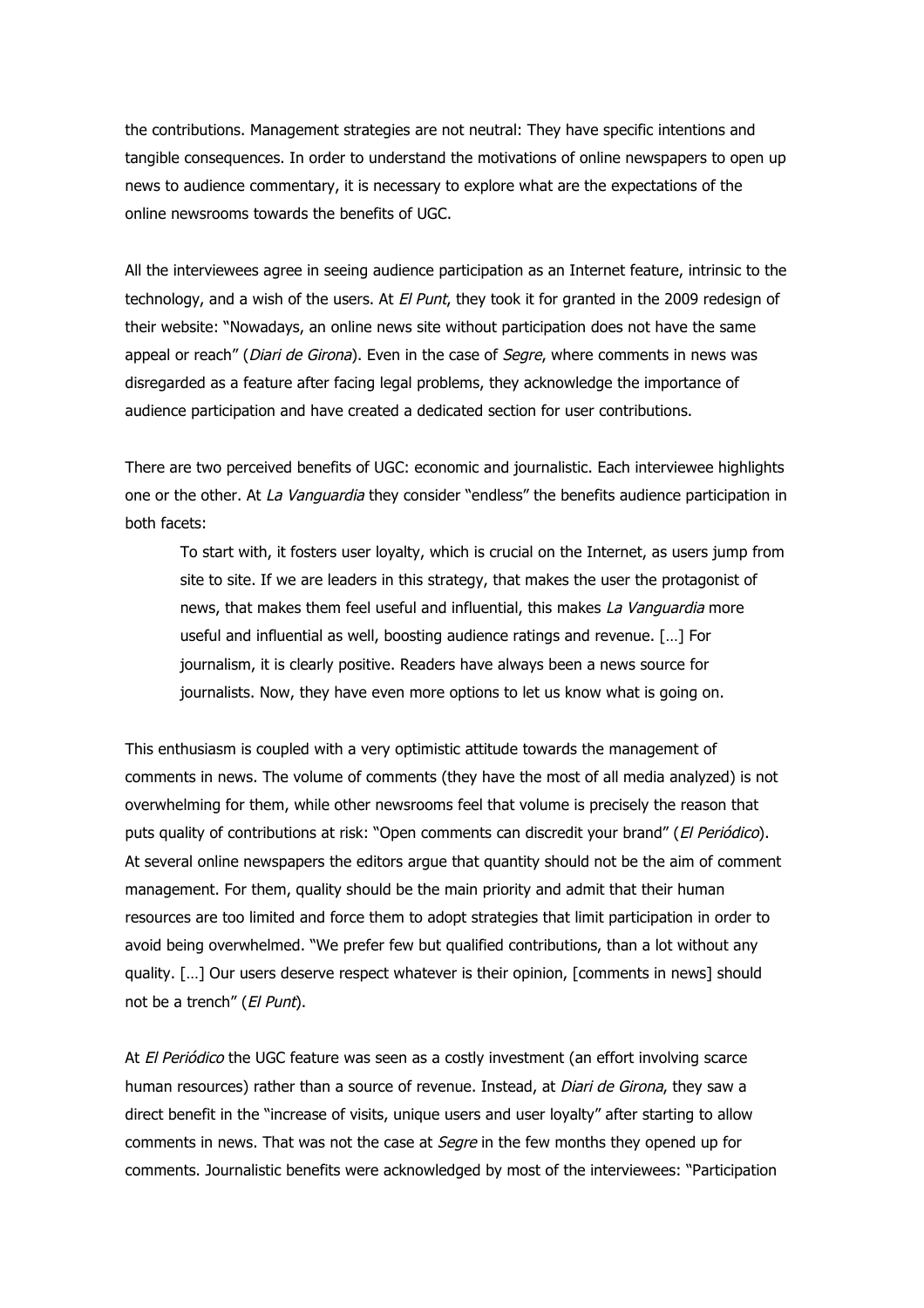means that we can better know if what we produce meets the [audience] expectations" (E) Punt). It is a way for journalists to keep track of audience interests. Online staffers tend to be more keen to see comments in their stories, while print newspapers have mixed feelings. At El Periódico reporters "do not feel threatened [by comments], they like that people comment on their story". "We now have more sources, it is more work, but that's good news!", argued the online editor at La Vanguardia. At Segre they defend that audience participation should be incorporated in the news production process, be an input that ends up even in the print edition. "To have loyal users they need to feel useful". They do not believe that comments in news give that value to UGC.

Despite that the legal framework is the same for all media, perceptions on legal problems of comments in news vary among online newspapers. At *Diari de Girona* they feel that jurisprudence is "confusing and diverse". At Segre, based on the experience of a legal process against them for a comment in a forum of a subsidiary website, are very cautious: "We have a responsibility on content and comments, there is no doubt about it and that constrains our decisions". Therefore, as they do not have enough human resources on the online team (with just one journalist fully devoted to the website) to guarantee a thorough monitoring of contributions, they prefer not to have comments in news. Instead, La Vanguardia, El Periódico and Avui considered that the legal framework was not problematic: If they are prosecuted, they will collaborate with justice to identify the author of the abusive comment.

Nevertheless, comments are the most popular UGC feature in these online newspapers, and the only participation feature besides polls in some of them. Participation has grown over time, for example from 800 comments a day in 2006 in La Vanguardia to 8,000 in 2009. This was the first Catalan online news site to open up comments in news. In 2006 they redesigned the website and created a team in the newsroom solely devoted to UGC management, with many other features such as user blogs. The other online newspapers added comments in news between 2007 and 2008 and El Punt was last in 2009.

Moderation strategies have changed over time in some cases. At *El Periódico* they started off without requiring registration to comment, but they switched to a more restrictive policy when they realized that abusive comments where overwhelming their ability to moderate. "We now have less participation, but also less problems". At *Diari de Girona* they decided to outsource the moderation of comments, as the newsroom also felt overwhelmed. Avui switched to requiring registration to contribute after the company was bought by the owners of El Punt and their policies were applied.

Attitudes clearly shape the management strategies and the human resources devoted to UGC.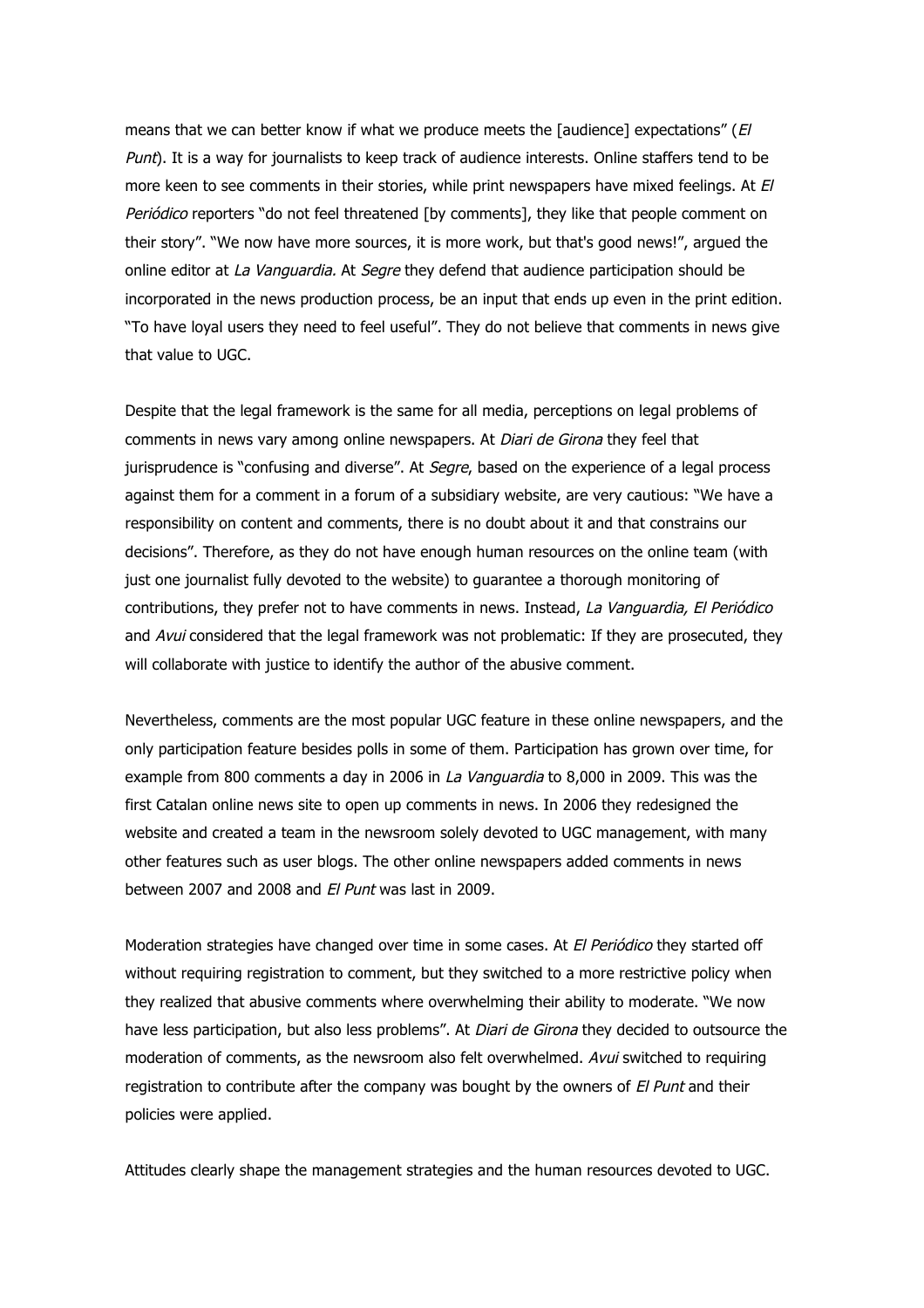At La Vanguardia four people work full time and their optimistic attitude is materialized in postmoderation that does not require pre-registration to comment in news. This is the most open strategy, and the one that more volume of contributions generates. They rely on the audience to warn about abusive comments, and also intend to expand the participation team in the future. Avui devoted the six journalists in the online newsroom to do post-moderation. As it is an added task to news production, they also rely on the audience and the print newsroom peers to detect abusive comments they may have overlooked. Diari de Girona does pre-moderation without registration, as the outsourcing allows for a systematic control.

Other media require registration. It is the case of Avui since January 2010, but also of El Periódico and El Punt. They require the national identification number of the citizen, full name and telephone. "An opinion is as important for what you say as for who you are. Anonymous comments are less valuable. Debate is watered down, and those who want to contribute end up just being spectators of quarrels" (El Periódico). They argue that registration discourages abuse and they can afford to review comments just every 2-3 hours as part of the many other tasks of the online newsroom. In sensitive news they can activate pre-moderation or deactivate comments altogether. El Punt has a journalist from the paper Opinion section reviewing comments in news four times a day. Diari de Tarragona opted for the most restrictive option: pre-moderation with registration. They feel that it would be irresponsible to let users comment in news over night without any filter. Therefore, comments are only published during the shifts of the two online journalists devoted to produce content for the website.

Most online newspapers consider that comment moderation should not be left in the hands of the audience, because they would end up censoring comments they do not like even if they comply with the participation rules. "We have a very diverse readership, and if they are partly in charge of moderation other users may feel attacked" (Diari de Girona).

The perception about quality of contributions also seems to be very much influenced by the attitude of the newsrooms. At La Vanguardia they opt for a very relativistic attitude:

You find all kinds of comments, but most of them are valid. How can journalists decide what is best or worst, besides of insulting or abusive comments? […] Shall we shut it off just because a minority abuses the feature? No, we have to foster it, take advantage of it to grow as a news medium and be responsive to a social demand.

At El Punt contributions are very much appreciated: "We have few comments, but they are from people that really have something to say". Other media are much more critical with what they get: "[Comments] are usually driven by passion, hatred or feelings of agreement or disagreement with a topic. Not much thorough reflections or the intention of contributing new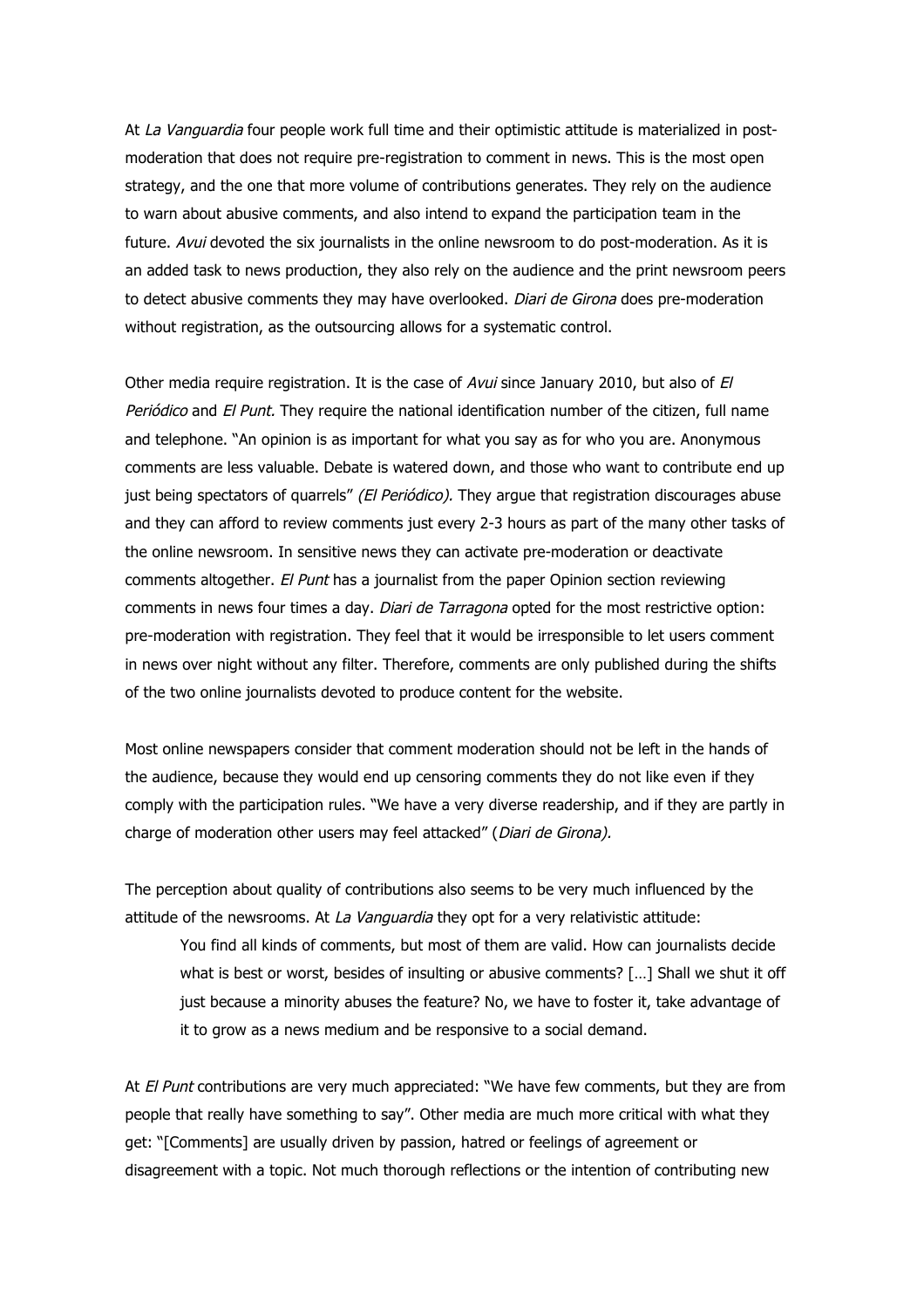data" (*Diari de Girona*). At Avui they do a bittersweet evaluation: "Most of comments have little value, and we only care to delete them if they may bother someone. But, amongst the buzz, there are contributions which are interesting, curious, funny".

At Segre they argue that stricter criteria are to be put in place if the aim is quality of comments: "You cannot sell as a debate a collection of insults". At El Periódico they blame advertisers pressure for online media to increase their audience stats as the reason for relaxed quality standards in comment management in some news sites. "This cannot stay like this forever. [...] The audience should be more demanding".

Interviewees agree that participation will keep growing in the future, and still feel uncertain regarding the best strategies for UGC management, to foster quality and prevent it from affecting their media brand. "This is a brand new area, we have to keep exploring it, being careful that we do not banalize our work giving away too much power to users" (Diari de Girona). "We can't let the beast dominate us, we don't want to die out of success" (Seare). At La Vanguardia, future looks brighter: "We want users to feel that the medium is theirs, that they are actors not mere spectators, and that they can help us to improve everyday".

### **3.2. Quantitative analysis of comments**

News items of the seven digital sites received an average of 20.6 comments each. Needless to say, variation is great amongst media. The volume of comments is more modest in local media, and much greater in metropolitan –or national, in Catalan terms- media, like La Vanguardia or Avui (Figure 2). Political affairs (imprisonment of the major of a town near Barcelona, Santa Coloma, accused of corruption) received no less than 871 comments from 11:20 a.m. to 8 p.m. in La Vanguardia and 560 in Avui.

The section where most comments could be found was systematically Politics (53.18% of all the comments). Further away came Society (14.43%), Opinion (8.79%) and Sports (8.46%) (Figure 3). Politics is, as well, the section where most news items were published: 31.5% of the analyzed news items come from this section. Second are sports news:  $24.1\%$ , and third, ex aequo, Society and Opinion (17% each). The importance of Society –where most local news stories are published- is greater in not metropolitan newspapers.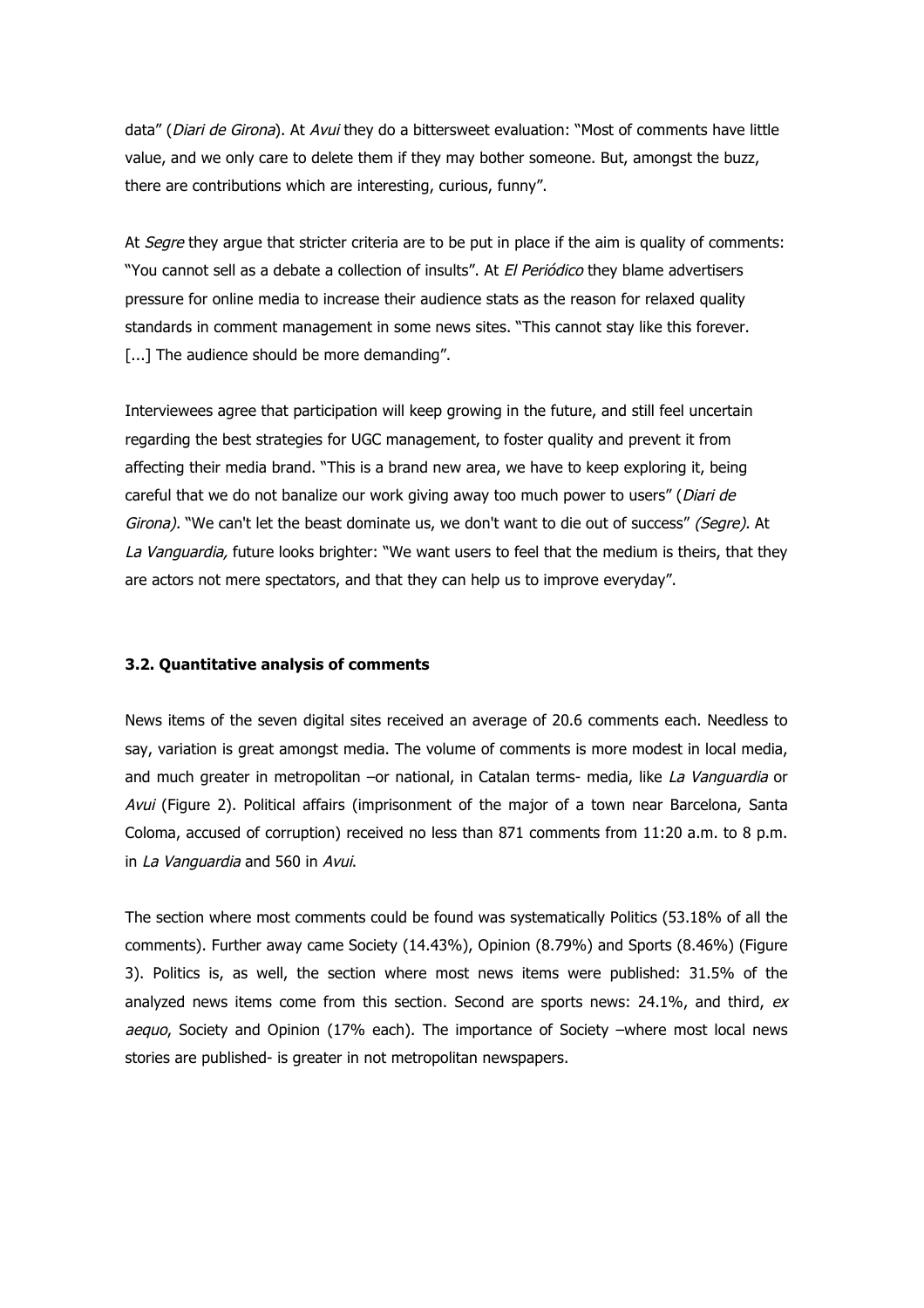

**Figure 2. Distribution of comments of the sample among Catalan online newspapers (%)**





Nonetheless, a relevant difference is to be found calculating the number of comments per story in each section (Figure 4). Economy is the subject that receives more comments (48.6 as an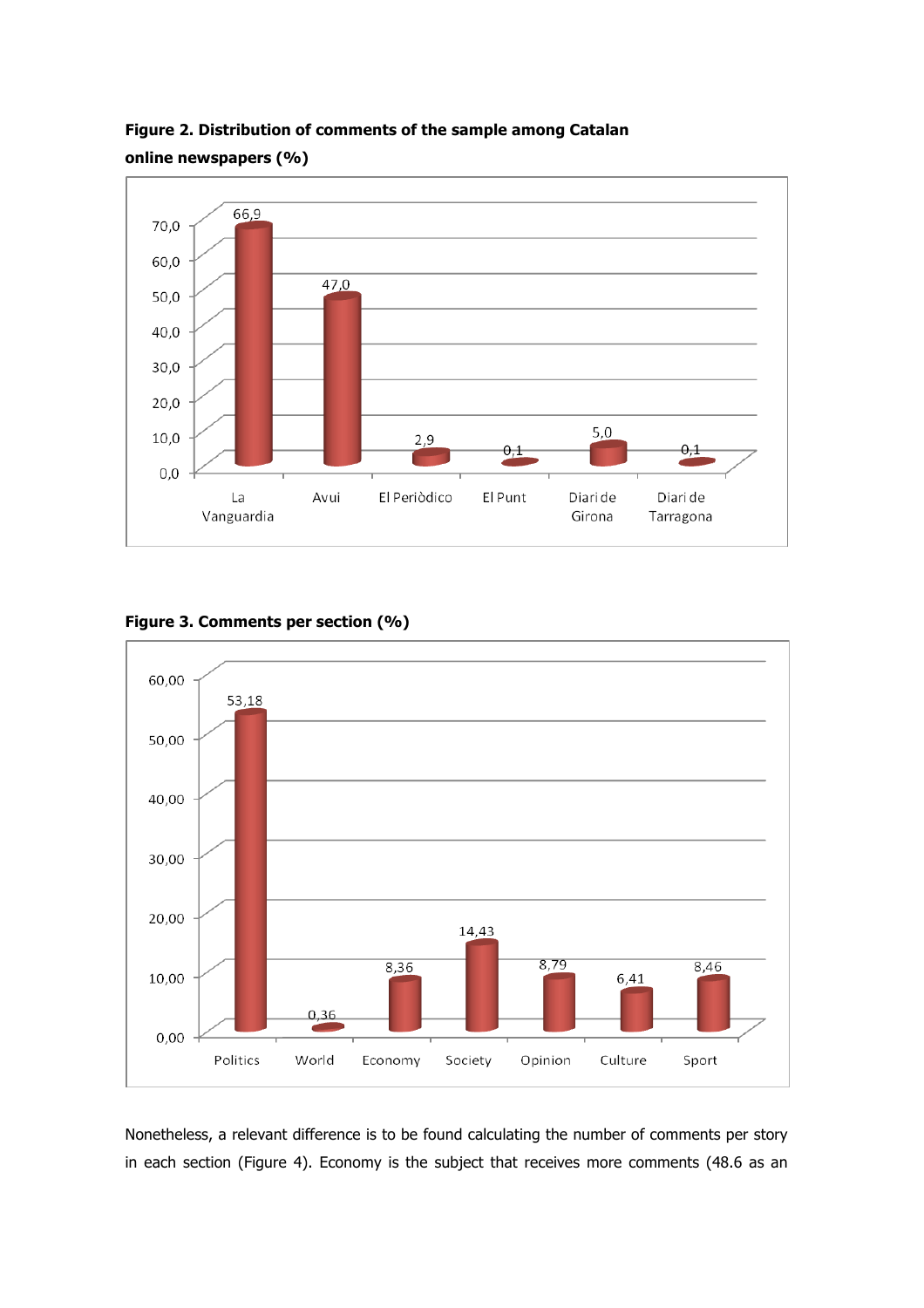average per item). Politics (34.7 comments per item) and Culture (32 comments per item) are next. Relevance of Economy is, however, to be relativized, since the appeal of this section in our study is given by the importance of just one news item published by La Vanguardia that received alone 1,640 comments (45.9% of all the comments of this section). Without this item, the average of comments per news item in Economy is just 22.16.



**Figure 4. Average of comments per item and section (number of comments)**

Term frequency analysis showed that insults are rare –since comments are, in some way, moderated by media or removed when considered inappropriate-, but words showing disdain towards newsmakers (mainly politicians) are widespread. Insults are more commonly found at Avui, where in the analyzed period comments were mainly removed by readers themselves –in 2010 this strategy changed. Accusations of censorship were widespread in the comments of (specially political) news items of El Periódico, which had a more restrictive moderation policy.

Words related to political and economical corruption were very present at La Vanguardia (and in the other newspapers as well), specially referred to the fraud accusations towards the exdirector of an important cultural institution in Catalonia, the Palau de la Música [Palace of Music]. The most repeated word is "shame" –most probably, a predominant sentiment of Catalan society those days. This disdain or contempt related terms are addressed to the actors of the news items or institutions closely related to them such as political parties, the judicial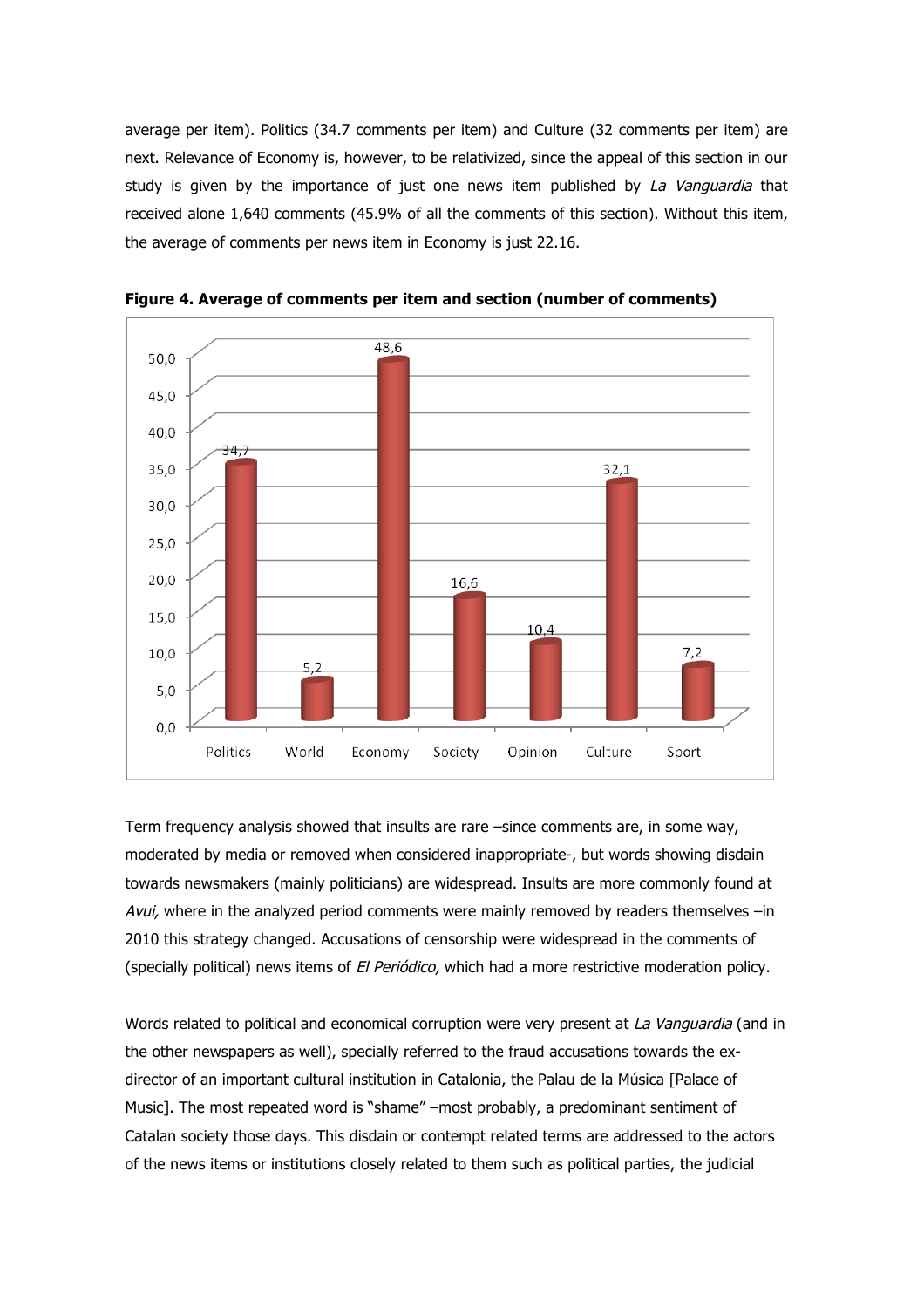system and also the news media, including the outlets where comments are published; in every case, the recipients of these attacks are always identified as "the enemy" (Spaniards for the Catalan nationalist audience of Avui.cat, conservative citizens and politicians for the leftist audience of El Periódico, and the socialist government and their political allies at the conservative La Vanguardia).

## **3.3. Qualitative analysis of comments**

The eleven news items on which we conducted discourse analysis included 1,976 comments, signed by 1,417 different nicknames. Due to the identification system of the authors used by media it is not possible to determine whether they correspond to 1,417 different persons, or, as it may be guessed, in some cases one person used more than one nickname.

Most (83.65%) of the users (or, if preferred, most of the individual nicknames) sent just one message (Figure 5). It is obviously quite difficult to have a real conversation when everyone participates just once and then quits the debate. Just 8.32% of the nicknames detected are used twice. The number of people that takes part in the discussion more than twice is really poor. A couple of times, both of them in Avui, there were two people that sent more than 25 comments. On the other hand, the newspapers that produce more comments are those that have a greater number of commentators.



**Figure 5. Number of contributions per user in a single news story**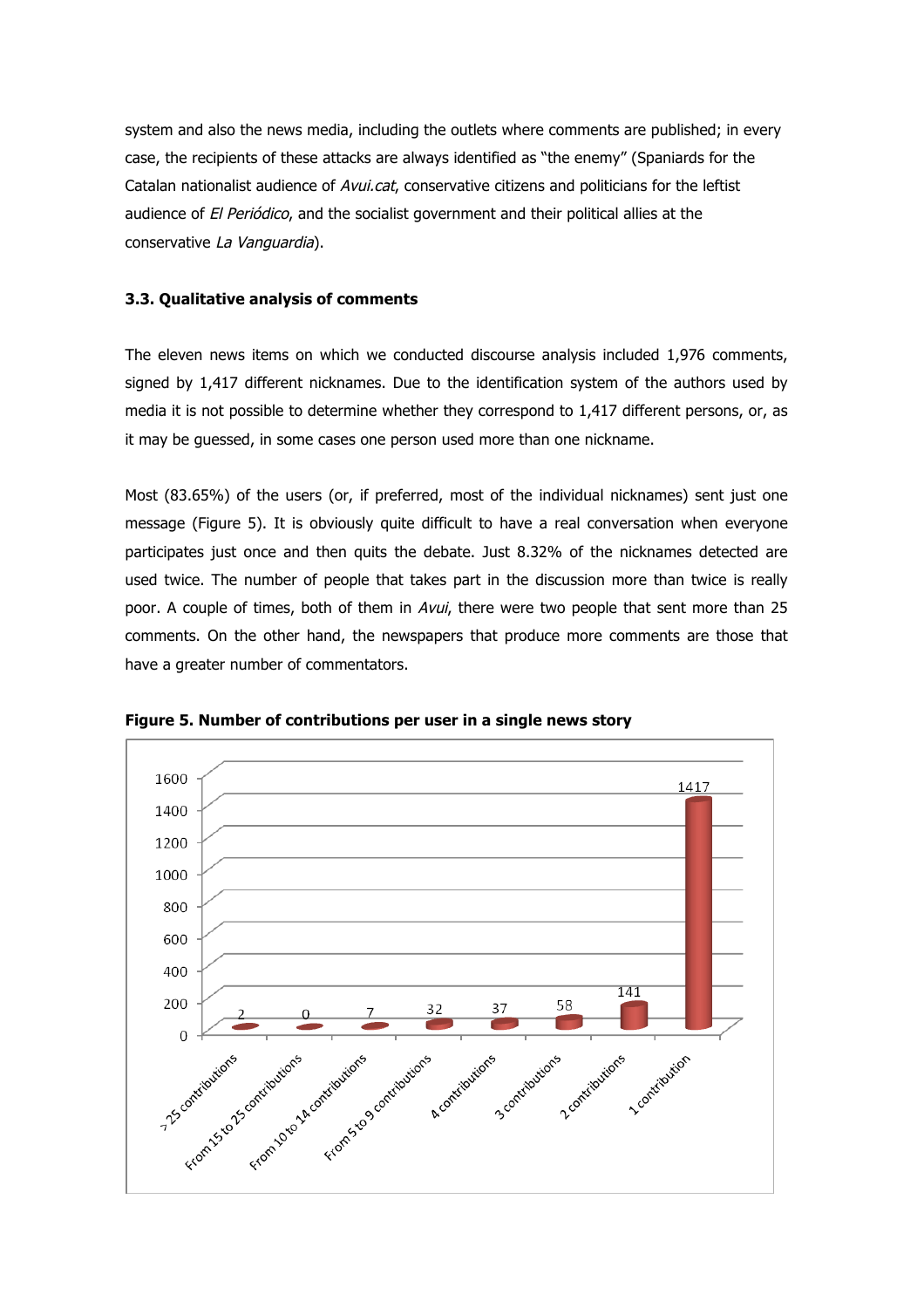Generally speaking, participants in conversations tended to focus on the subject of the news story they commented on, at least if we consider the topic broadly (Figure 6). In some cases, a specific story opened up a debate on the trustworthiness of politicians or on immigration policies. It is even more exceptional to find conversations in which some participants express a different point of view from the hegemonic one. Even when it happens, those minority comments seem to have no effect on the hegemonic position of the debate (Figure 7).



**Figure 6. Do users focus their comments on the subject of the debate/dialogue?**



**Figure 7. Do users focus on the subject and offer different points of view?**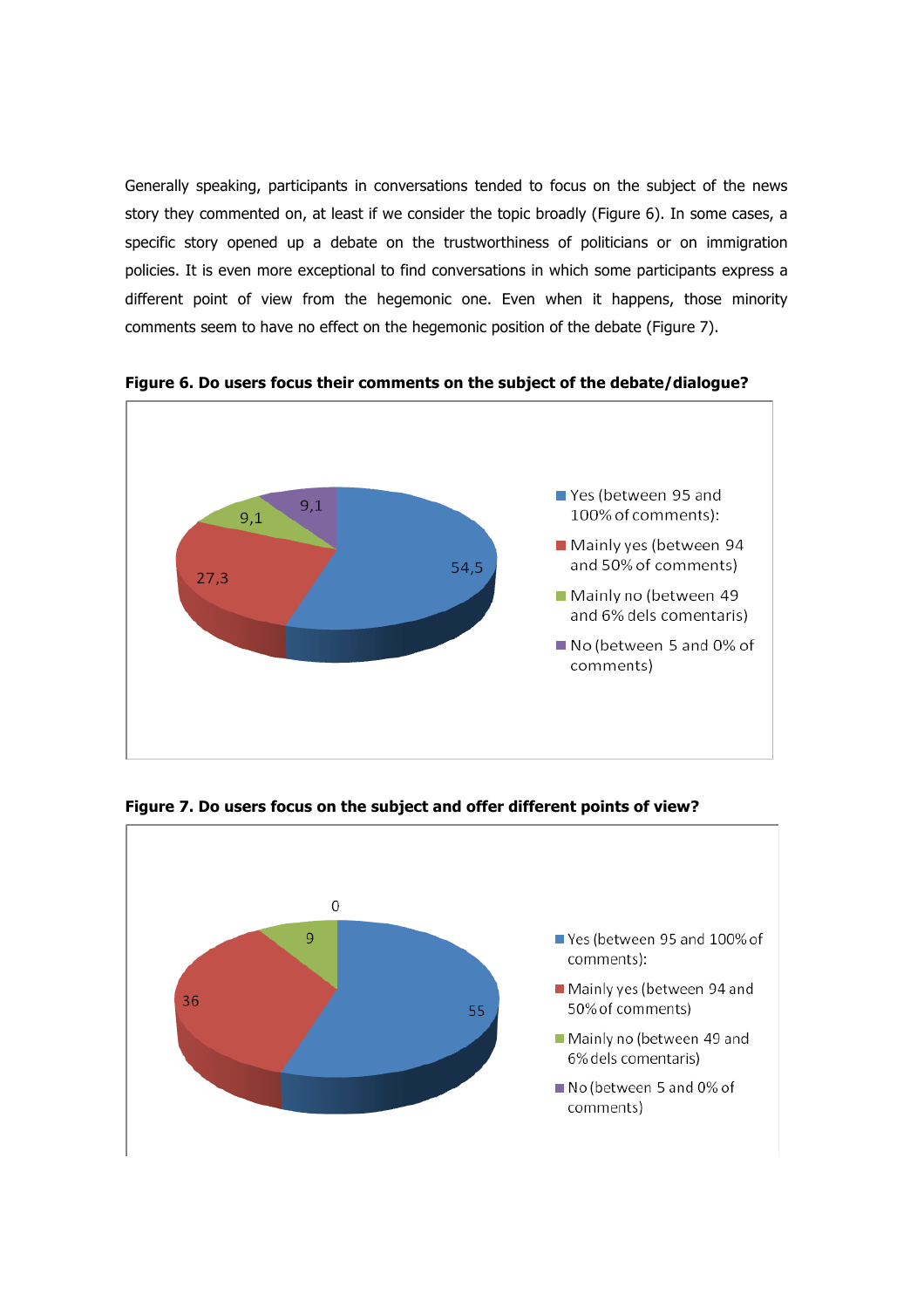In terms of insults and disdain in comments (see below), participants showed respect for others' opinions most of the time (Figure 8). They tended to contribute criticisms reacting against the opinions of other users, almost contributing any arguments to back their position. Asking other people participating of the discussion for further explanations is not usual at all (Figure 9). More than 50% of the contributions are just bitter criticism, pejorative in some cases. Therefore it is not strange that few people accept other users' reasons (Figure 10). Even more strange is to see users adopting others' arguments in their own reasoning or developing them further (Figure 11). On the other hand, the few questions addressed to the journalists that produced the news are never publicly answered.

**Figure 8. Do users insult or disdain in their comments people or institutions related to the news item?**





**Figure 9. Do users ask other people in search of further explanations?**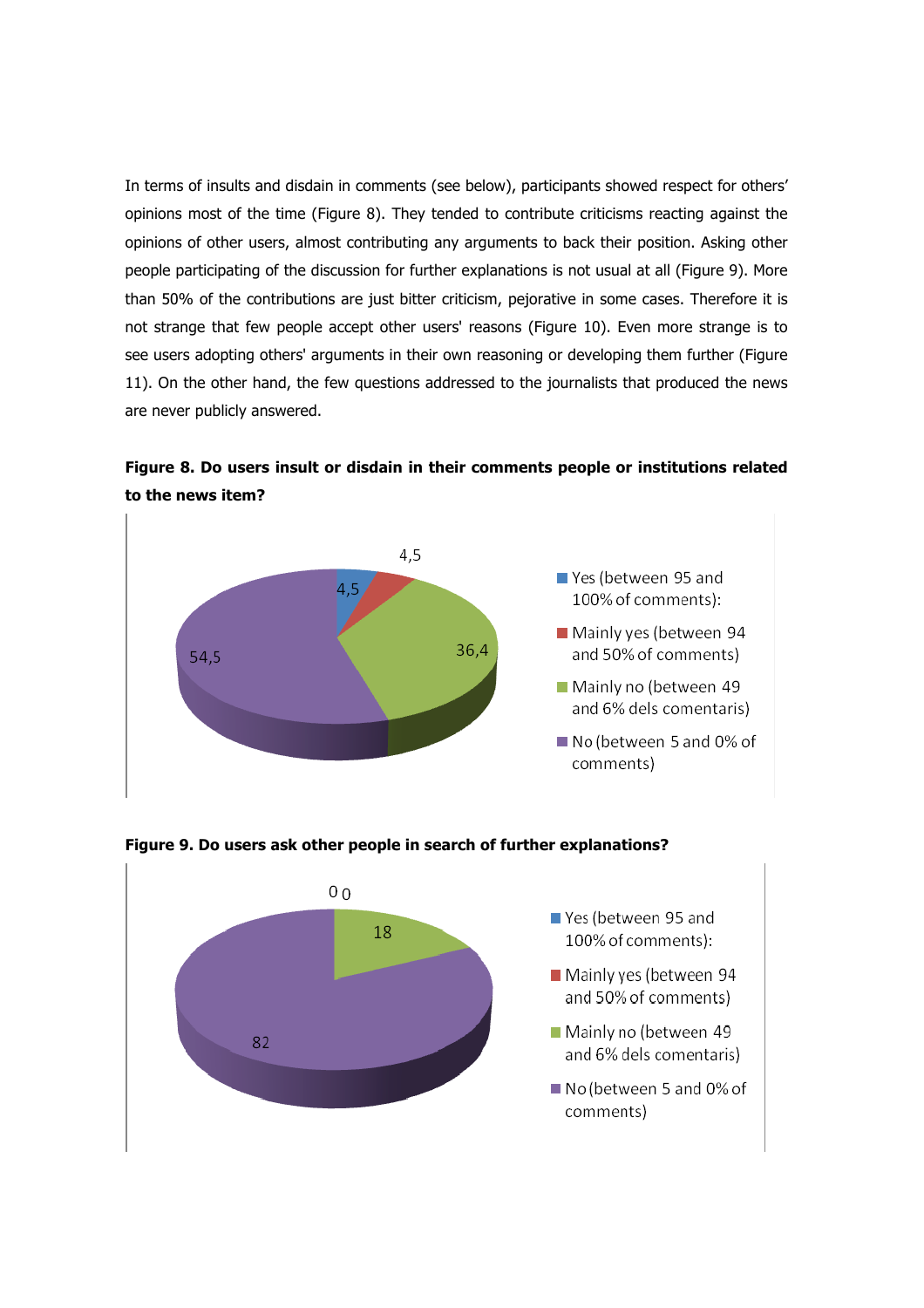

**Figure 10. Do speakers show any interest towards the reasons introduced by other people?**

**Figure 11. Do speakers accept or develop other people's arguments?**



Participants in the discussions do not often mention complementary information sources to complement, clarify or strengthen their own point of view or to correct or support other people's arguments. When it happens, the precision of the reference is not the rule. References are usually quite general and with no rigor. Deviation of the conversation towards promotional o advertisement elements is also common when references are offered.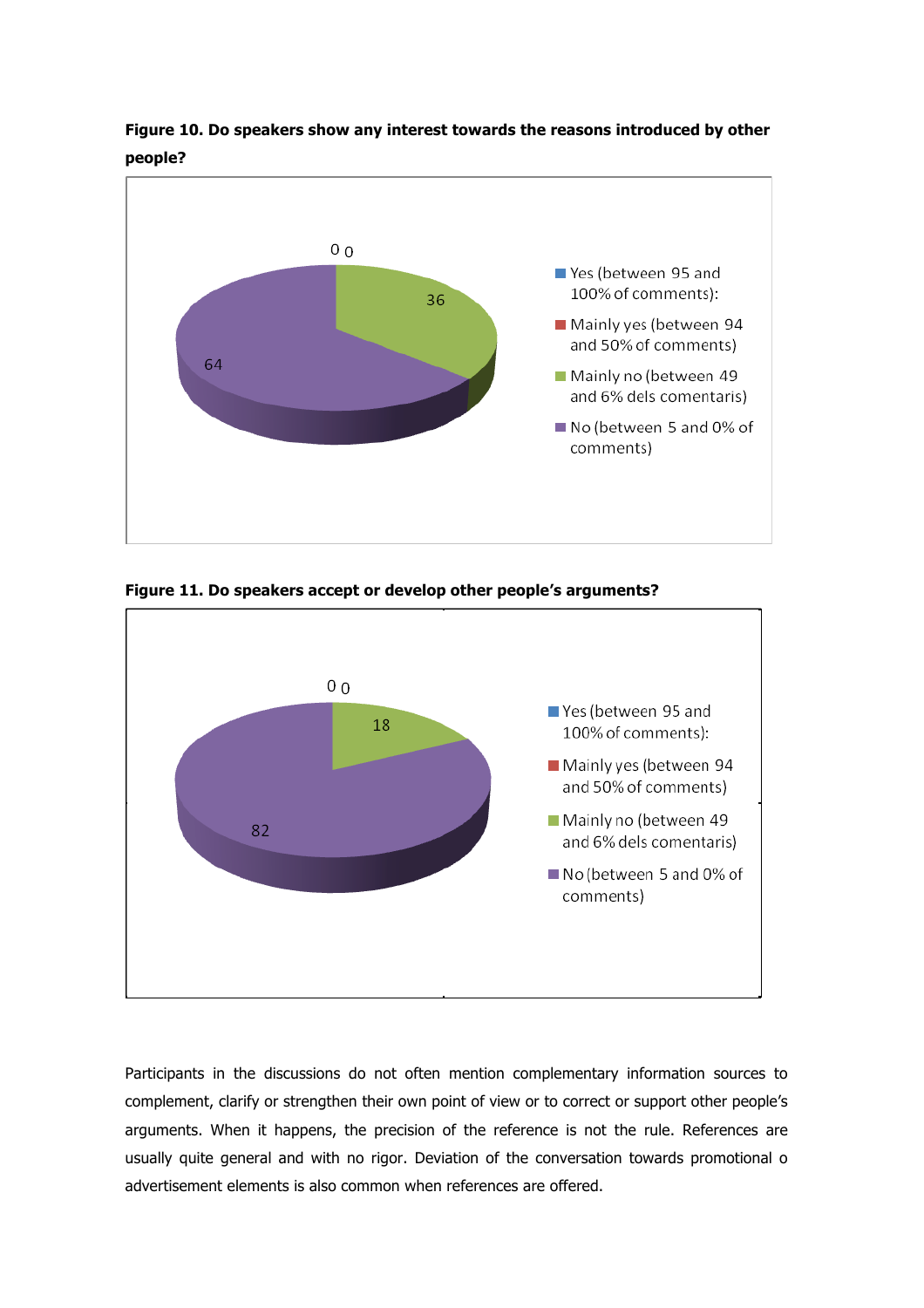#### **4. Conclusions**

The discourse analysis demonstrates that comments in news are not fostering a democratic dialogue. They hardly meet any of the Habermasian principles. The fact that most users make a single contribution is a first drawback, but also the lack of respect for each other, the lack of diverse perspectives or the lack of mature arguments. The majority of comments are not abusive, but they are neither fruitful contributions to a rational debate. It is relevant that the Opinion section, the most natural to foster reflections, does not receive the most comments: Politics and Economy (and Society in the local outlets) concentrate most reactions.

The motivations of Catalan online newspapers to open up news to user comments are economic and journalistic, but the perceived benefits are far more tangible in the first case: user loyalty and increased audience figures. Journalistic benefits of comments in news do not revert directly in the news production process. Interviewees acknowledge that they can know their users better through their contributions, but use other channels for newsworthy inputs.

The main problems online editors see in user comments are related to the legal responsibility of the company if users commit abuse and the risk of being overwhelmed by UGC management. The main appeal of comments, their popularity among users, becomes the main source of trouble for media companies. Interviewees point out lack of human resources as the most common limitation for effective comment moderation in most newsrooms.

Participation norms and legal frameworks in the studied online newspapers aim to guarantee comments in news that are compatible with the principles and values of democratic societies. Users are implicitly subject to these norms from the very moment they start surfing the website, but in many cases the legal texts are not easy to find. The problem is not a lack of principles, but a lack of commitment from the media companies to guarantee that users comply with them.

Most online newspapers have human moderation after comments are published, in some cases with the collaboration of the users to report abuse. From an ethical normative standpoint, the ideal situation would be that comments would be moderated before publication, so that only those that comply with the legal framework would be actually posted on the websites. This puts a big burden to the newsrooms in terms of human resources, but may be the price to pay in order to guarantee a democratic debate. Online newspapers have mainly incorporated comments in news as a strategic business decision: They are popular among users and therefore a good way to foster their loyalty. Only after deploying this UGC feature have they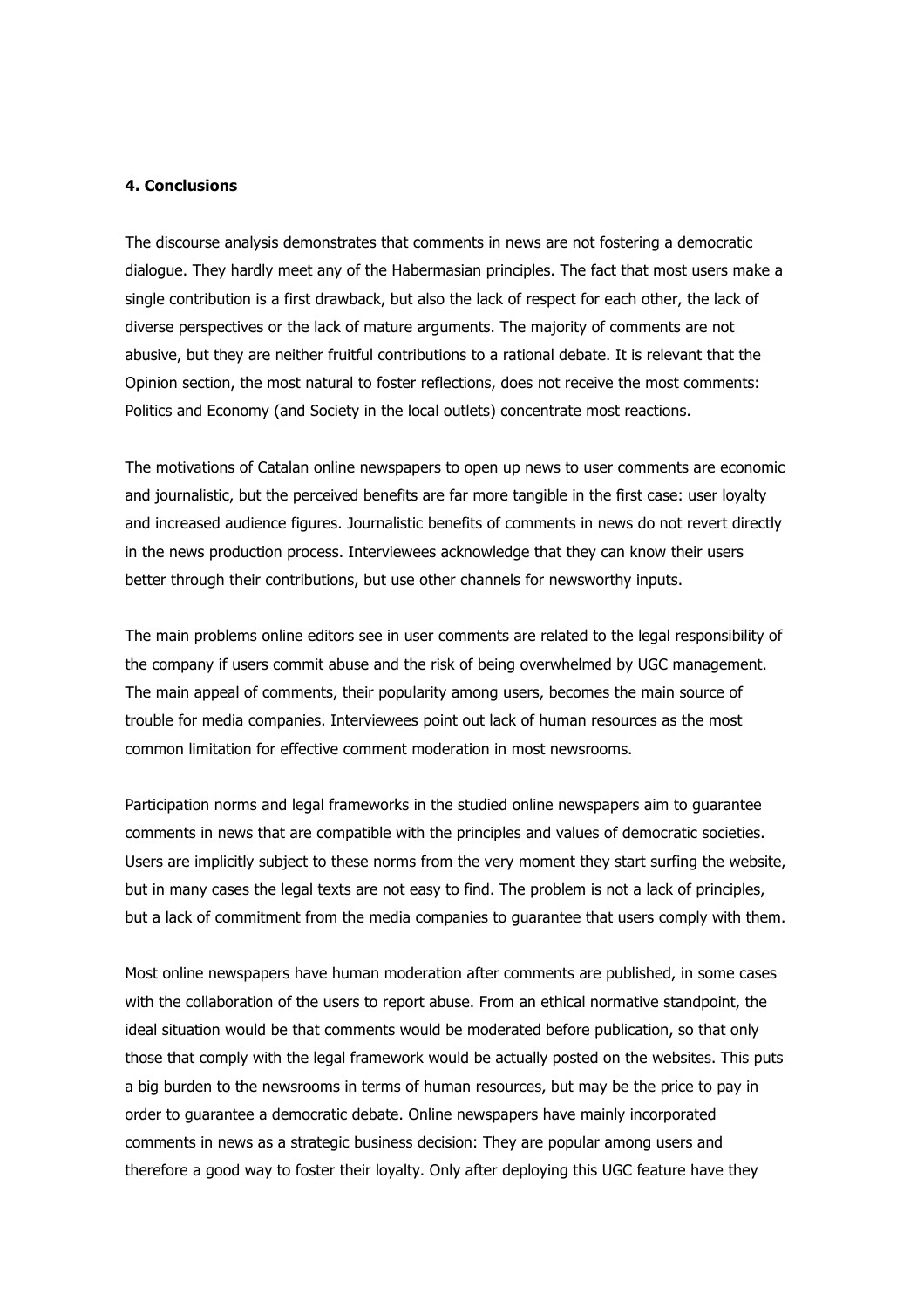realized how burdensome is the management of contributions. This is not a criticism to a legitimate business strategy, but to the weak ethical commitment of the newsrooms to guarantee that the participation rules they have set up are respected.

#### **5. References**

Allan, S. and Thorsen, E. (2009) Citizen Journalism: global perspectives. Peter Lang: New York.

Bäkker, Piet, and Mervi Pantti (2009) Beyond news: User-generated content on Dutch media websites. Paper presented at the Future of Journalism conference, Cardiff University, Cardiff, Wales, September.

Bergström, Annika (2009) The scope of user-generated content: User-contributions within the journalistic online context. Paper presented at the Future of Journalism conference, Cardiff University, Cardiff, Wales, September.

Bruns, A. (2005) Gatewatching: Collaborative online news production. Peter Lang: New York.

Domingo, D., Quandt, T., Heinonen, A., Paulussen, S., Singer, J., Vujnovic, M. (2008) "Participatory journalism practices in the media and beyond: an international comparative study of initiatives in online newspapers". Journalism Practice, 2(3), 680-704.

Habermas, J. (1984) The Theory of Communicative Action. Boston: Beacon.

Heinonen, A.; Domingo, D. (2008) "Weblogs and journalism: a typology to explore the blurring boundaries". Nordicom Review, 29(1).

Hermida, Alfred, and Neil Thurman (2008) "A clash of cultures: The integration of usergenerated content within professional journalistic frameworks at British newspaper websites", Journalism Practice 2 (3): 343-356.

Jenkins, H. (2006) Convergence Culture: Where Old Media and New Media Collide. NYU Press: New York.

Lin, L., Salwen, M.B., Abdullah, R.A. (2005) "Uses and Gratifications of Online and Offline News: New Wine in an Old Bottle". In Salwen, M.B.; Garrison, B.; Driscoll, P. (eds.) Online news and the public. Mahwah, NJ: Lawrence Erlbaum.